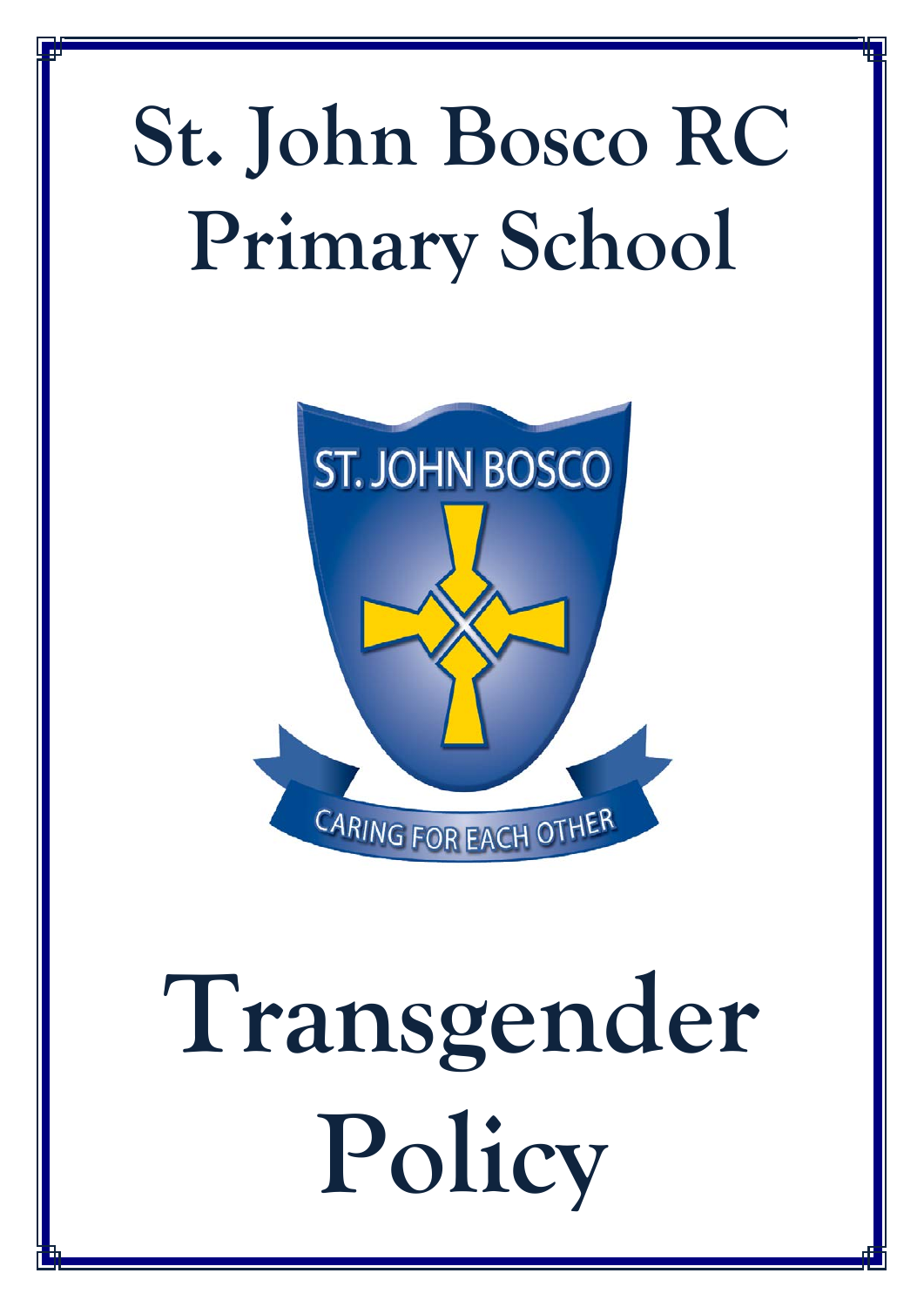### **CONTENTS**

### **Policy**

- Introduction
- Principles

### **Sections**

- 1. What is Transgender?
- 2. Early Help Process
- 3. Terminology and Language
- 4. Names and Pronoun Change
- 5. School Attendance
- 6. School Photos
- 7. Transphobia and Bullying
- 8. Physical Education
- 9. Changing Room Facilities
- 10. Swimming Lessons
- 11. Toilet Facilities
- 12. School Uniform
- 13. Residential Visits
- 14. Vaccinations
- 15. Confidentiality
- 16. Legislation
- 17. Monitoring and Review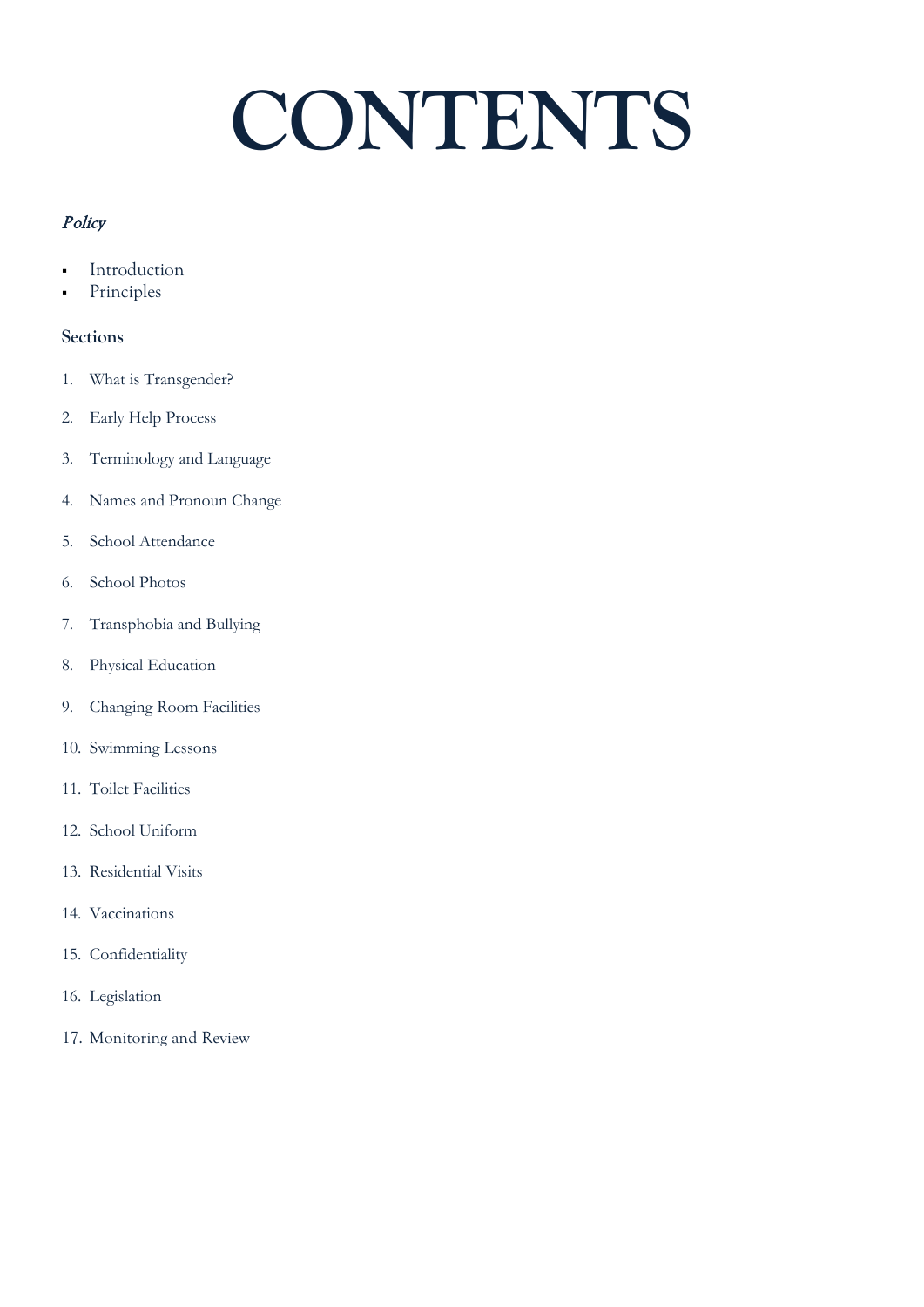### **INTRODUCTION**

Gender is often an important part of an individual's identity and developing a positive sense of gender identity is part of growing up. However, gender identity is often complex and there is a spectrum of gender which is wider than just boy/man or girl/woman. Practice to support transgender pupils is embedded across school policies and curriculum and build on best practice already in place to eliminate discrimination, harassment and victimisation; advance equality of opportunity and foster good relations.

This policy seeks to provide a broad overview of the needs of transgender pupils and their families.

### **PRINCIPLES**

In developing practice to support transgender pupils, schools should try to follow these principles:

- Listen to the pupil, their parents, carers and siblings. Wherever possible follow their lead and preferences.
- No pupil should be made to feel that they are the ones who are causing problems or that they owe anything to their school in return for being treated with the equality they deserve and are legally entitled to.
- Avoid seeing the pupil as a problem and instead see an opportunity to enrich the school community and to challenge gender stereotypes and norms on a wider scale.
- Avoid where possible gender segregated activities and where this cannot be avoided, allow the pupil to access the activity that corresponds to their gender identity.
- Challenge bullying and discrimination.
- **Promote positive attitudes to gender diversity by including transgender issues within activities relating to** discrimination, hate crime, diversity, inclusion, SRE and PSHE.

### **1. What is Transgender?**

Transgender children and young people are usually dependent on their parents for care, shelter, financial support, and other needs, and because most doctors are reluctant to provide medical treatments to them, transgender children and young people face different challenges compared to adults. Transgender issues manifest at different times in life in different individuals. In most cases of gender dysphoria, the condition is often apparent in early childhood, when such a child may express behaviour incongruent with and dissatisfaction related to their assigned gender. However, many of these children experience rejection as a result of their differences and quickly attempt to repress them. Therefore, people who see these children regularly may be unaware that they are unhappy as members of their assigned gender. Gender dysphoria is a strong, persistent discomfort and distress with one's gender, anatomy, birth sex, and even societal attitudes toward their gender variance. Transgender young people who experience gender dysphoria tend to be very conscious of their body; appearance, weight, and other people's opinions of their body may become very important. Body esteem of several transgender young people was measured in an interview in three categories (personal satisfaction of appearance, personal satisfaction of weight, and perceived satisfaction of others of one's body appearance). It was found that those transgender young people who experienced less personal satisfaction with their weight and who perceived others' satisfaction with their body as worse were more likely to practice life threatening behaviours than those who were more satisfied with their weight and thought that others view their body more positively.

### **2. Early Help Process**

It is important that any support offered to a transgender pupil starts with identifying their individual needs. It must be understood that some transgender pupils may not want any special treatment. Some may choose to be known by a different name or to wear different clothes. However, most transgender pupils (and their families) will need some expert/ specialist support as they grow up and develop. A transgender pupil would benefit from an Early Help Assessment in line with Sunderland Children's Safeguarding Board procedures to identify any additional needs arising from transgender issues. We would (with agreement and in consultation with the pupil and parent/carer) complete an Early Help Assessment to identify specific information that the pupil would like to be shared with those working with them to avoid them having to repeat themselves. When completing the assessment particular attention should be paid to the sections on emotional health and wellbeing, family and social relationships, and behaviour and an action plan put in place to address these issues and ensure the pupil has a robust support plan. The allocated Lead Professional should always be someone who knows and gets on well with the pupil.

Further guidance on the Early Help Process;<http://www.sunderland.gov.uk/index.aspx?articleid=1587>

### **3. Terminology and language**

The correct terminology and language should be used and in order to do this there may need to be some education in lessons around sexual orientation and gender so that staff and pupils have a clear understanding that sexual orientation and gender identity are two completely different things. For the matter of fairness and inclusion it is extremely important that the correct gender, name and pronouns are used correctly to address transgender pupils.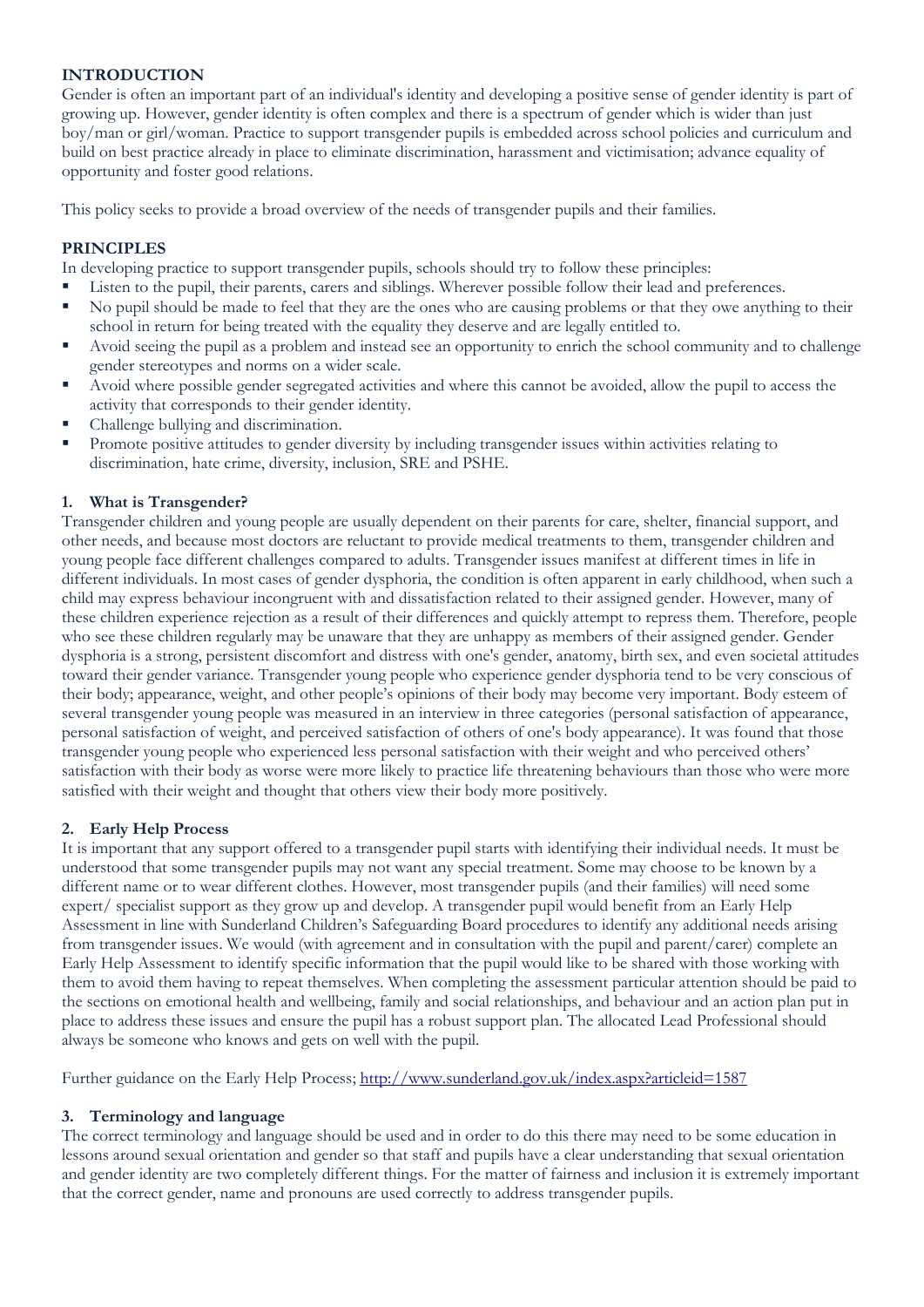### **4. Names and pronoun change**

Respecting a pupil request to change name and pronoun is crucial in supporting and validating that pupil's identity. Some transgender pupils and young people may wish to change their name to make it in line with their gender identity. Although they may not have changed their name legally, individuals have the right to choose the name by which they are known to by staff and fellow pupils.

More information on changing names on birth certificates can be found at [www.deedpoll.org.uk/CanABirthCertificateBeChanged.html](http://www.deedpoll.org.uk/CanABirthCertificateBeChanged.html)

### **5. School Attendance**

As a school we will make reasonable adjustments to accommodate absence requests for any treatment or appointments with external sources in line with our absence policy. It is possible that the pupil may be accessing support from outside of school so provision will be made in order for the pupil to be absent from school but confidentiality will be maintained at all times when complying with absence procedures. Sensitive care will be taken when recording the reason for absence. The pupil may need time off for a medical appointment and it should be recorded as an M code rather than being off sick.

### **6. School Photos**

Transgender pupils may feel fine with having their photograph taken at school but steps must be taken to ensure that these images do not reveal any confidential information. We will always seeks parental/carer permission to publish photos in line with the school policy.

### **7. Transphobia and Bullying**

We have a robust anti-bullying policy in place. In line with this policy, transphobia incidents will be recorded and dealt with in the same manner as other incidents that are motivated by prejudice, e.g. racist or homophobic incidents.

### **8. Physical Education**

Sports and Physical Education is a key aspect of the national curriculum and the physical and mental wellbeing of young people. Physical Education develops pupil's competence and confidence to take part in a range of physical activities that become a central part of their lives, both in and out of school. A transgender pupil has the same right to Physical Education as any other pupil. With regard to transgender pupils at school, there should be reasonably few, if any, issues regarding participation within the sports of their true gender. There may be sports where, as puberty develops, male to female (M2F) transgender pupils may have a physical advantage over other girls but this should not present a problem within a carefully and sensitively managed lesson context. The issue of physical risk within certain sports will also be managed properly within the lesson context rather than preventing a transgender pupil from participating (which would be discriminatory).

If a pupil is binding their chest, they should be monitored carefully during particularly physical activities and in hot weather. There is a chance that the binding could cause discomfort or even impair breathing. Short breaks from activity could be offered discretely.

### **9. Changing Room Facilities**

The use of changing room facilities will also be carefully considered. Facilities for transgender pupils will be sensitive to their needs and also recognise the needs and sensitivities of other pupils. When competing at another school or outside venue, school staff will ensure there is appropriate sensitive provision available. We will take a view on prior to the delivery of those lessons, in discussion with parents or carers.

### **10. Swimming lessons**

The transgender pupil should be given the choice as to whether they wish to partake in swimming lessons or not. Parents/Carers will be made aware of the statutory responsibility for all children to be able to swim 25 metres by the end of Key Stage 2. If the transgender pupil wishes to partake in swimming lessons then a risk assessment of the changing facilities should be completed. There must be careful consideration, in consultation with the pupil and parents/cares and in line with the health and safety policy of the leisure centre or swimming pools health and safety procedures. For example, it may be against health and safety regulations to wear a t-shirt in the swimming pool and therefore would be more appropriate for a F2M pupil to wear an all in one wetsuit or similar.

### **11. Toilet Facilities**

There is provision in school for unisex toilets. If they wish to, transgender pupils will be able to use these facilities which have been labelled sensitively and appropriately. Otherwise transgender pupils will use the toilets that are appropriate to their gender identity.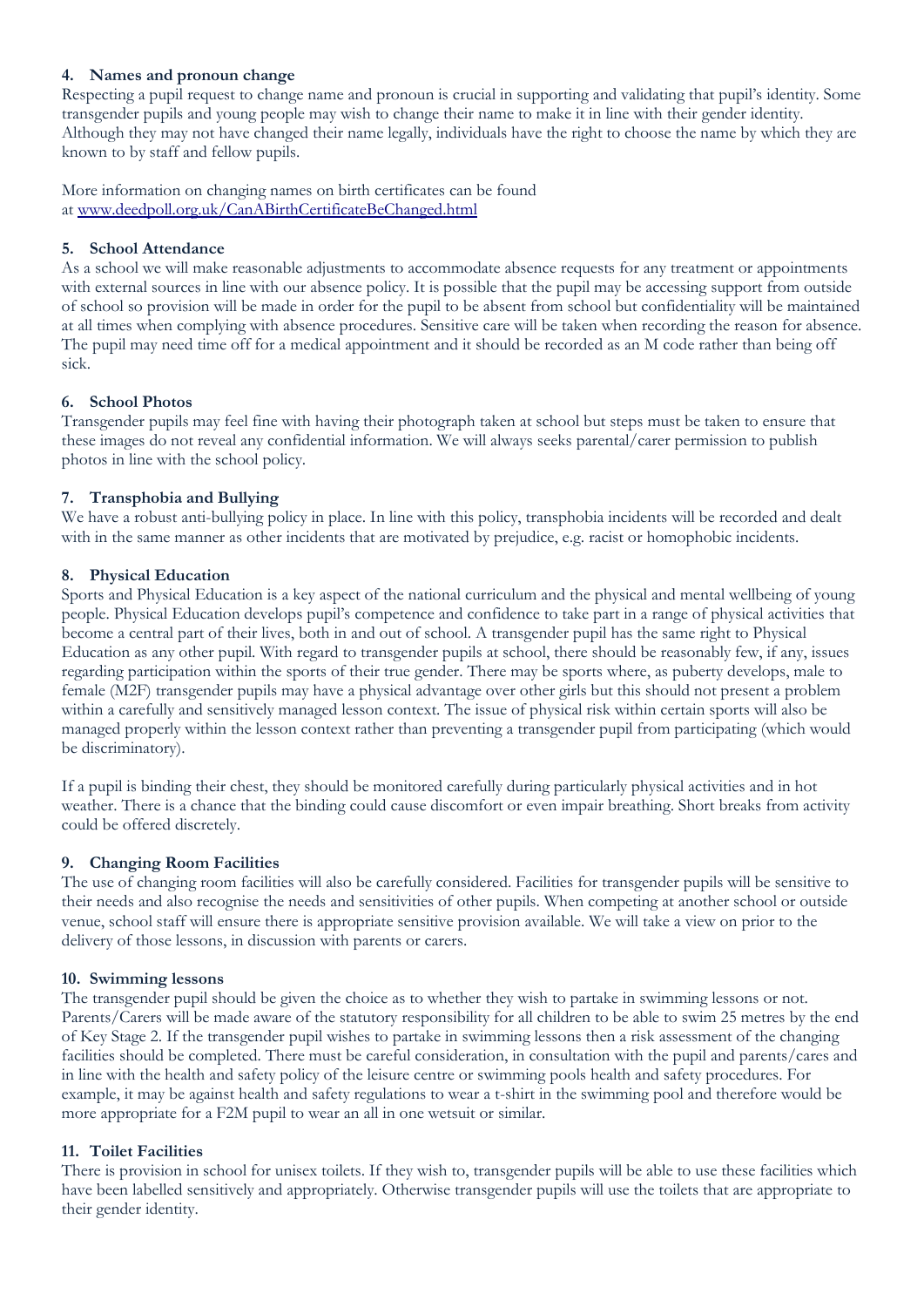### **12. School Uniform**

Transgender students will be expected to follow the School Uniform Policy, which covers uniform, makeup, jewellery and hairstyles. There is a range of uniform available for both genders.

### **13. Residential Visits**

Careful consideration and preparation is needed where a transgender pupil is taking part in a residential visit – transgender pupils will not be excluded from the visit. The sleeping arrangements will need to be thought about carefully before the visit takes place. Risk assessments should be carried out prior to the residential visit so that reasonable adjustments can be made to allow the pupil to participate fully.

### **14. Vaccinations**

We will allow any gender specific vaccinations to be carried out at the GP's surgery in order to eliminate any embarrassment.

### **15. Confidentiality**

Confidential information about pupils will not be shared with other parents. The following suggested suitable response for staff to offer should they be asked questions in relation to trans issues: "We value all our pupils and care for them, whatever their personal circumstances. Our main job is to give them a good education in a happy school environment. That is what we are focusing on, and we would ask everyone to respect the privacy of all our pupils." School will not engage with the press over this issue without seeking the advice of the LA press officer or media relations officer. Staff must know their duties and responsibilities around data protection so that they fully understand why information is protected, and when, how and to whom certain information can be released.

### **16. Legislation**

The legislation states that schools must not discriminate against a pupil because of their transgender status. There is no legal requirement for schools, as there is with disability, to make 'reasonable adjustments' for trans pupils but schools may take a similar approach to ensure that the needs of trans gender pupils are catered for.

This guidance will outline the adjustments and steps that schools may need to take to meet the needs of transgender 2 pupils. The practicalities and arrangements for such adjustments will vary from school to school.

### **Data Protection Act 1998 (UK)**

- Information about a person's Transgender status is considered 'sensitive personal data' and is subject to tighter controls than other personal data. Explicit consent is required before it can be processed.
- Personal data must be looked after properly following the eight data protection principles, which include ensuring personal data is accurate, secure and processed fairly and lawfully.
- Failure to change a person's title, name and gender when requested could lead to the following offences under the Act. • Disclosure of personal information that is used, held or disclosed unfairly, or without proper security
- Failure to ensure personal information is accurate and up-to-date
- Processing of data likely to cause distress to the individual

### **The Human Rights Act 1998**

The following Articles from The Human Rights Act 1998 support the rights and needs of Transgender people to live their lives in their true gender.

- Article 8: right to respect for private life and family life
- Article 10: freedom of expression
- Article 14: the prohibition of discrimination

### **The Gender Recognition Act 2004**

The Gender Recognition Act 2004 is mainly concerned with the process by which a person can get a Gender Recognition Certificate, and correct their original birth certificate to match their true gender. This can only occur after a person reaches 18 years of age but is something that many younger people may aspire to.

### **Equality Act 2010 (Great Britain)**

The Equality Act 2010 ensures legal protection against discrimination, harassment and victimisation (direct or indirect) for everyone under the nine protected characteristics defined in the Act, one of which is Gender Reassignment (also known as Transgender). Part 6 of the Equality Act 2010 makes it clear that the Act specifically refers to School and young people.

The Equality Act 2010 (2:1:7) states that: